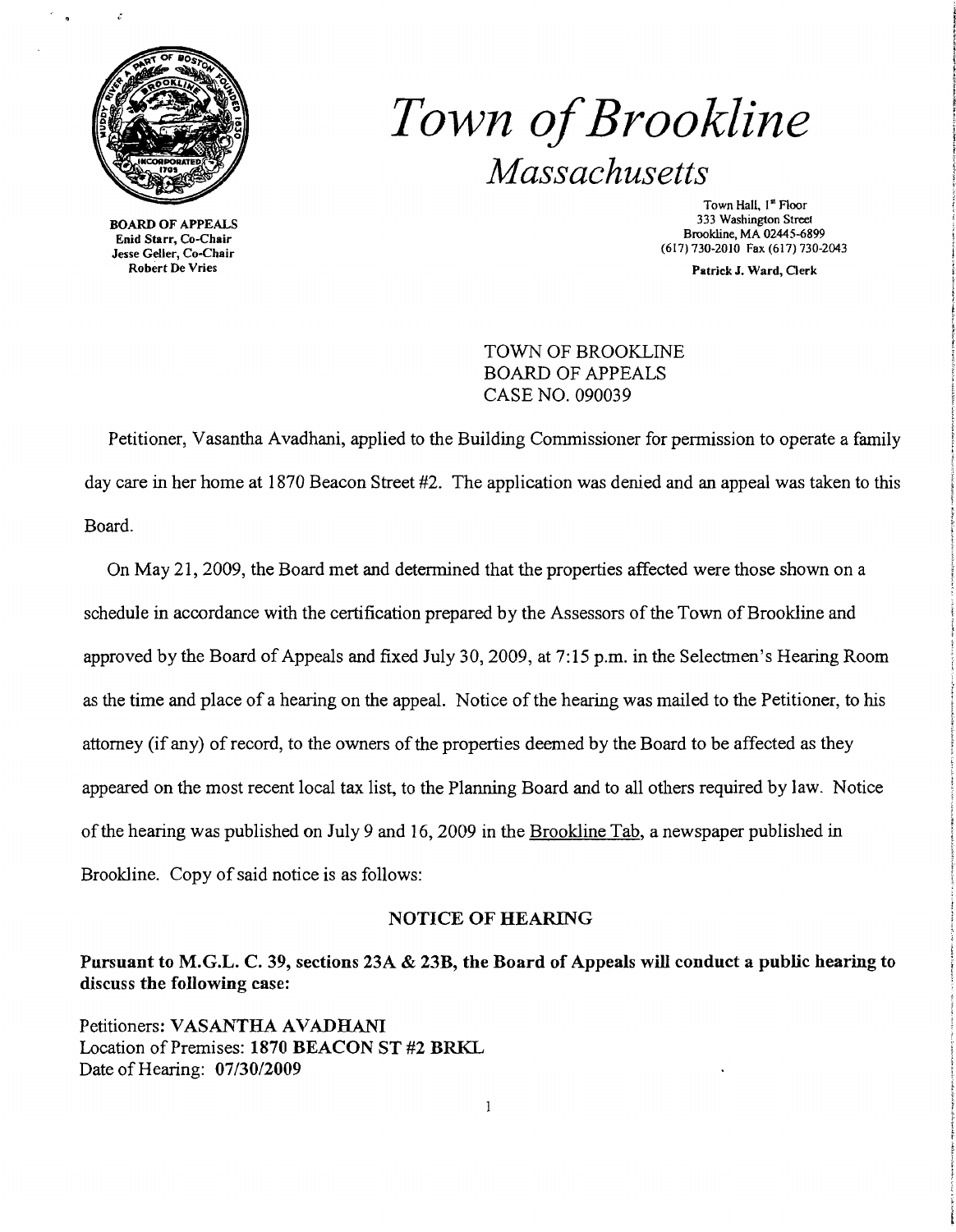Time of Hearing: 7:15 p.m. Place of Hearing: Selectmen's Hearing Room, 6th. floor

A public hearing will be held for a variance and/or special permit from:

Section 4.07, Use 15b; Special permit required of the Zoning By-Law to operate a family daycare in home at 6 BLAKE RD BRKL.

Said Premise located in a M-1.5(apartment house) district.

*Hearings, once opened, may be continued by the Chair to a date and time certain. Nofurther notice will be mailed to abutters or advertised in the TAB. Questions regarding whether a hearing has been continued, or the date and time ofany hearing may be directed to the Zoning Administrator at* 617-734-2134 *or check meeting calendar at:http://calendars. town. brookline.ma.usIMasterTownCalandarl?FormID=158.* 

The Town of Brookline does not discriminate on the basis of disability in admission to, access to, or *operations ofits programs, services or activities. Individuals who need auxiliary aids for effective communication in programs and services of the Town of Brookline are invited to make their needs known to the ADA Coordinator, Stephen Bressler, Town ofBrookline,* 11 *Pierce Street, Brookline, MA 02445. Telephone:* (617) *730-2330; TDD* (617) *730-2327.* 

## Enid Starr Jesse Geller Robert De Vries

At the time and place specified in the notice, this Board held a public hearing. Present at the hearing

was Chairman, Enid Starr and board members Jonathan Book and Rob DeVries. Ms. Gopin presented her

case before the Board.

Background Information At the Fall 2008 Town Meeting, warrant article 14 was passed and subsequently approved by the Attorney General. Article 14 amended the Table of Use Regulations to include a new use, #15b, to allow large family day care homes for up to 10 children under the age of seven, or under the age of sixteen if there are children with special needs on site. Massachusetts General Law requires at least one approved assistant in large family home day cares. Use #15b allows large family home day cares by right in L, G, 0, and I zones; by special permit in SC, T, F, and M zones; and would prohibit them in S zones. The state is currently reviewing their daycare regulations and it is anticipated there will be some changes to the laws; therefore the current amendment has a June 1,2010 sunset date. It is expected a revised version of the amendment, consistent with the new state laws, will be passed at Town Meeting prior to the sunset date. Any special permits granted to large family home daycares prior to the sunset date will remain valid after the revised amendment is adopted.

Ms. Avadhani described her home and neighborhood at 1862-1870 Beacon Street as an 80 unit low rise

apartment complex known as Reservoir Court. The apartment complex site plan is situated in a "U" shape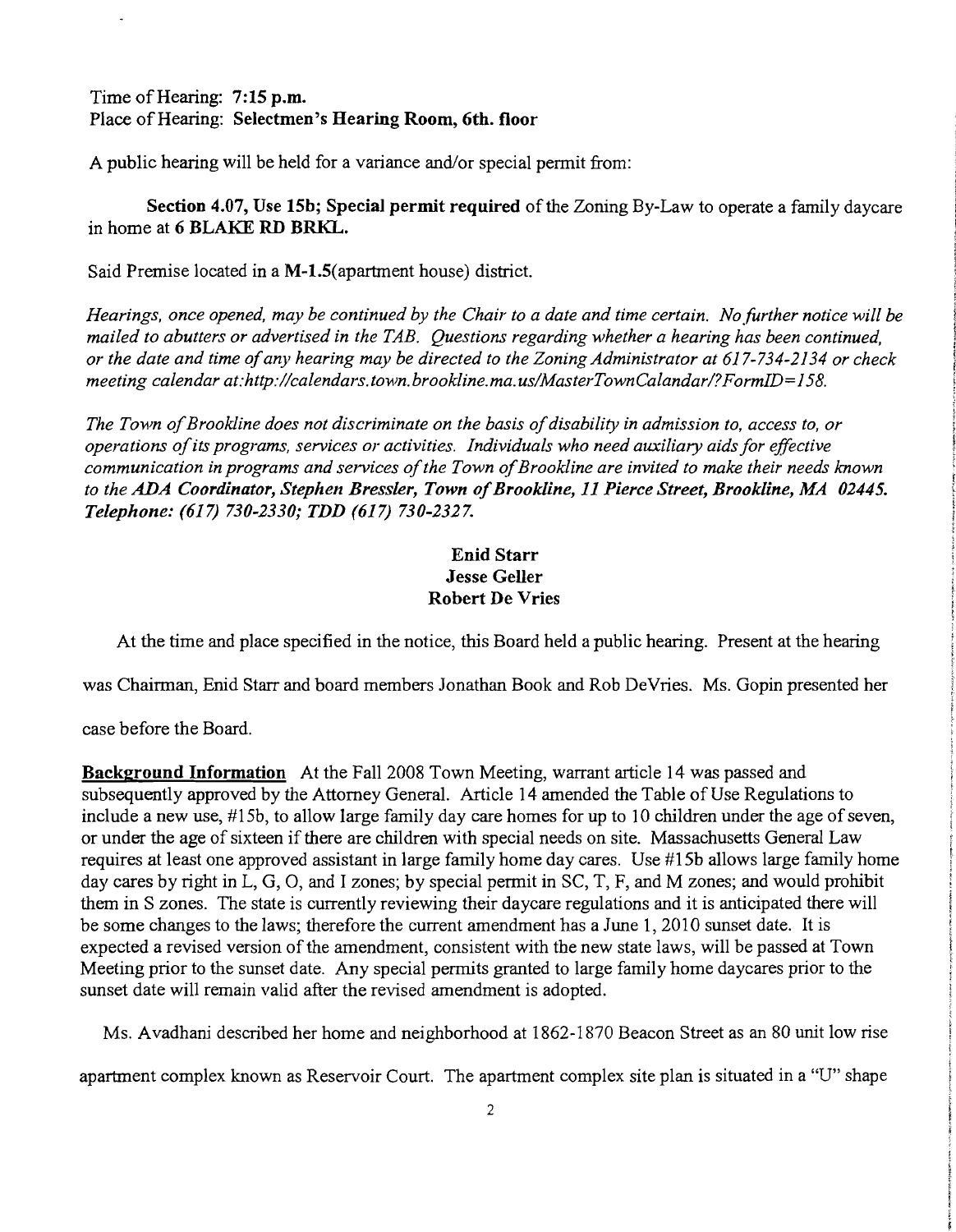with a courtyard that opens onto Beacon Street. The complex is comprised of eight attached buildings, with the rear six buildings located partially or entirely in Boston. Ms. Avadhani resides in one of two buildings with frontage on Beacon Street that are located completely within Brookline. The building has six units, and the applicant lives on the first floor in a three bedroom apartment. She said that there is both parallel and angle street parking available in front of the building, as well as the Englewood Station on the MBTA Green Line.

Ms. Avadhani, reported that she has been operating a large family home daycare known as the "Little Kingdom Daycare" at this site since 2001. The daycare'operates year-round Monday through Friday from 7:30 a.m. to 6:30 p.m., and has between 8-10 children on site every day. She cares for children aged 4 months to 2.5 years old. There are no special needs children on site. The Little Kingdom Daycare is a family-run operation, and approved family members assist in the daycare. These family members live in the apartment and do not commute to work. Approximately half the children in the daycare arrive on foot, while the other half is driven. Parents use the street parking on Beacon Street for drop-off and pick-up. The applicant lives near the Waldstein (Dean) Park, which can be used for recreation.

The Chairman asked whether anyone in attendance wished to speak in favor of or against the proposal. Ms. Avadhani's daughter said that the family is involved in the operation and it has been an enriching experience for them as well as their mother. The Chairman stated that the Board had received a letter of support from a parent of one of Ms. Avadhani's school children.

Lara Curtis, Senior Planner, delivered the comments of the Planning Department.

#### Section 4.07 - Table of Use Regulations. Use # 15B

A special permit may be granted by the Board of Appeals to allow Large Family Daycare Homes as *an accessory use for up to ten children.* 

Ms. Curtis said that the Planning Board was supportive of the proposal to legalize the daycare at 1870 Beacon Street in Apartment #2. Ms. Avadhani has operated the daycare at this site for eight years without complaint, and with the support of the landlord. There is an ample amount of street parking available in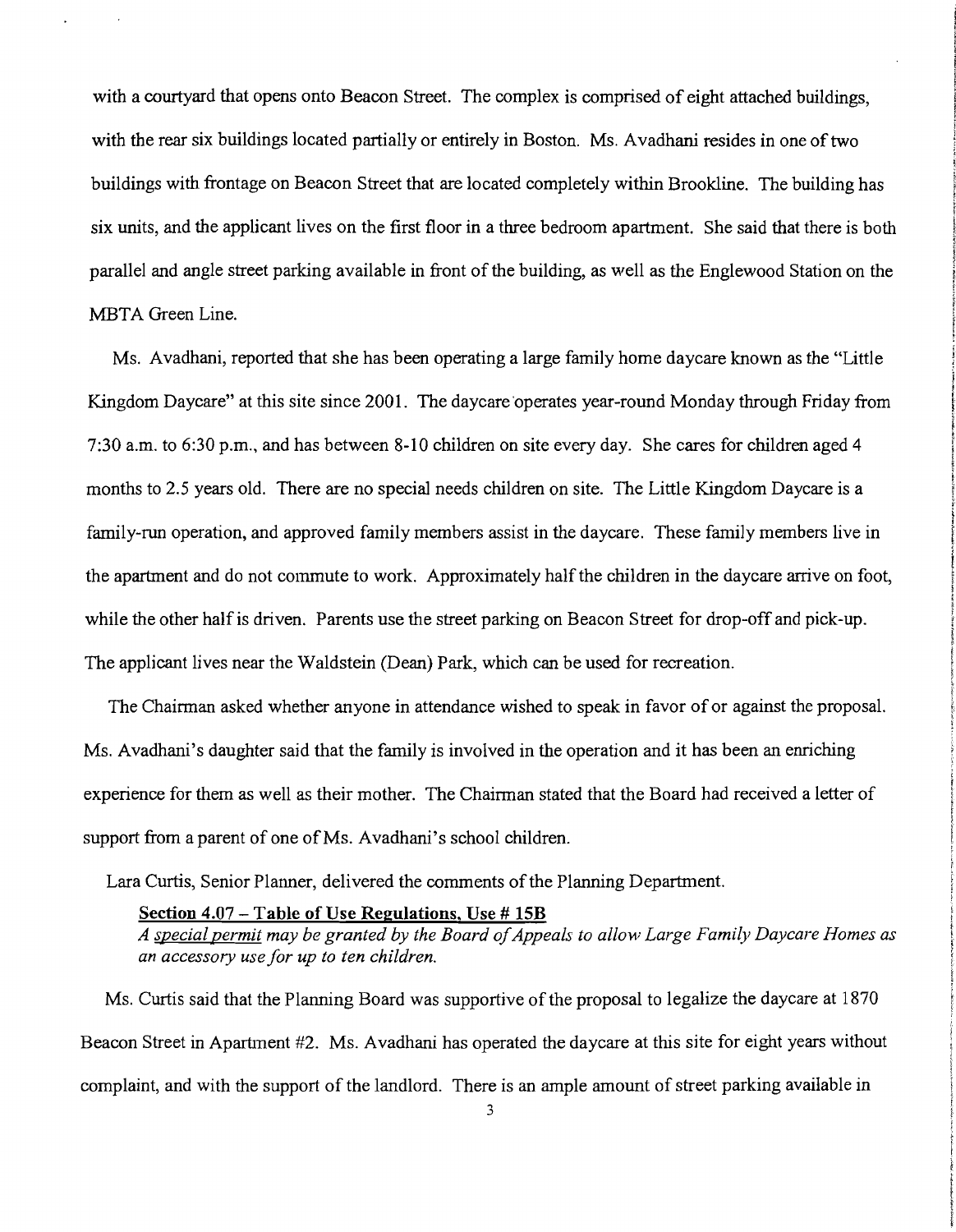front of the building that is rarely fully utilized. As the daycare is located on the first floor, it is unlikely for there to be an increase in pedestrian traffic on the stairs which would cause a nuisance for residents and unsafe conditions in the event of a fire. The Planning Department has received one letter of support for the daycare indicating neighbors comment that they are pleased to have children in the building. Therefore, the Planning Board recommends approval of the special permit for the Large Family Daycare home for up to ten children as an accessory use subject to the following conditions:

 $\mu = 0.4$ 

### 1. A parking diagram with written narrative describing pick-up and drop-off procedures shall be submitted to the Assistant Director for Regulatory Planning for review and approval.

## 2. The petitioner shall submit to the Building Commissioner, proof of recording of the decision at the Norfolk County Registry of Deeds within forty five (45) days of this decision.

Michael Shepard, Building Commissioner, delivered the comments from the Building Department. He said that the petitioner has been extremely cooperative throughout the process. He said that there have been no complaints about the operation and stated that the Building Department enthusiastically supports the requested zoning relief.

The Chair asked whether any members of the Board had any questions. Jonathan Book responded that this case is similar to the others that have recently come before the Board and that he supports the granting ofthe requested relief. Rob DeVries stated that he had no issues with the requested relief.

The Board, having deliberated on this matter and having considered the foregoing testimony, concludes that it is desirable to grant a Special Permit in accordance with Section 4.07 Use 15b, operation of a large Family Daycare Home as an accessory use for up to ten children and makes the following findings pursuant to Section 9.05:

- a. The specific site is an appropriate location for such a use, structure, or condition.
- b. The use as developed will not adversely affect the neighborhood.